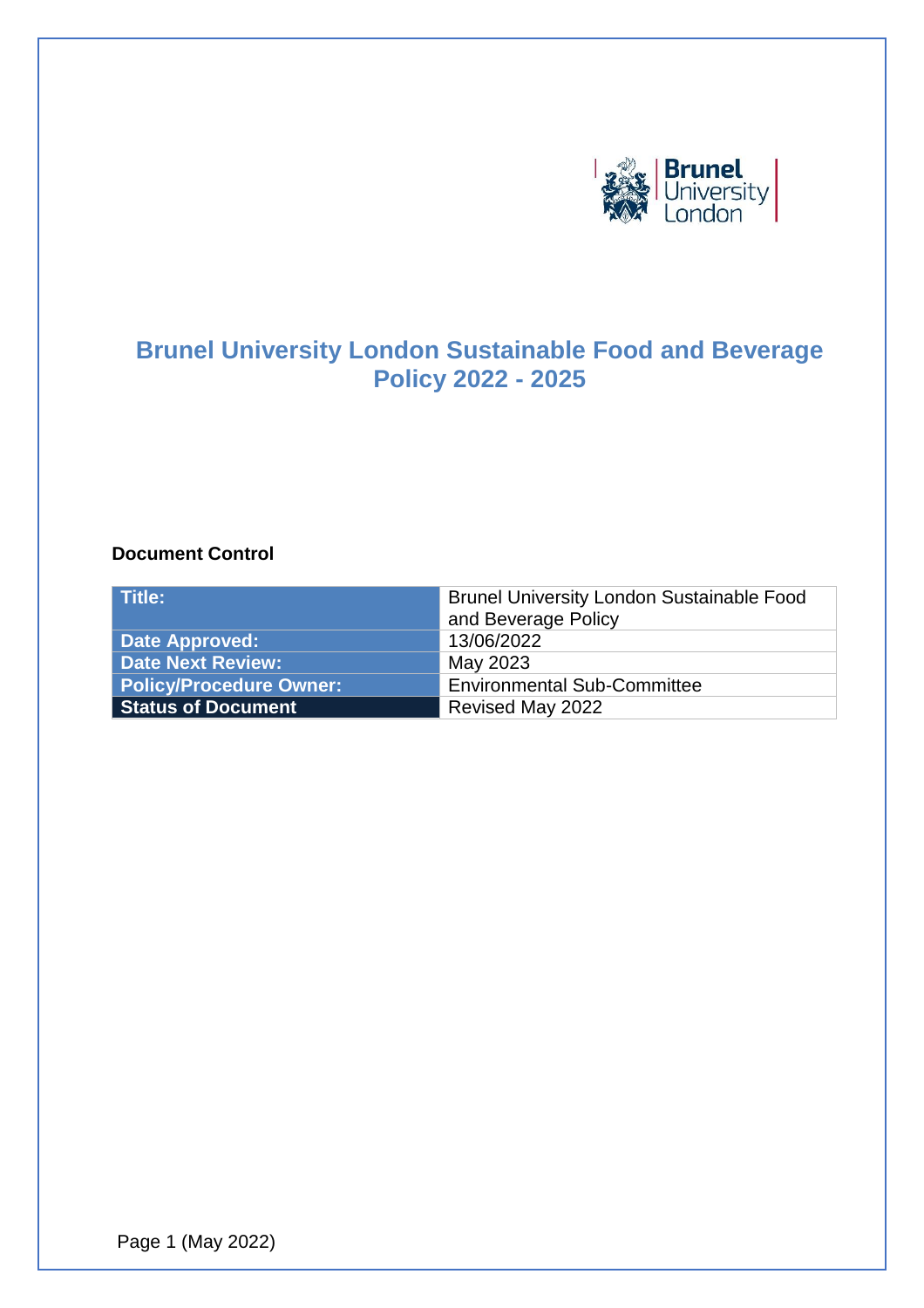# **Table of Contents**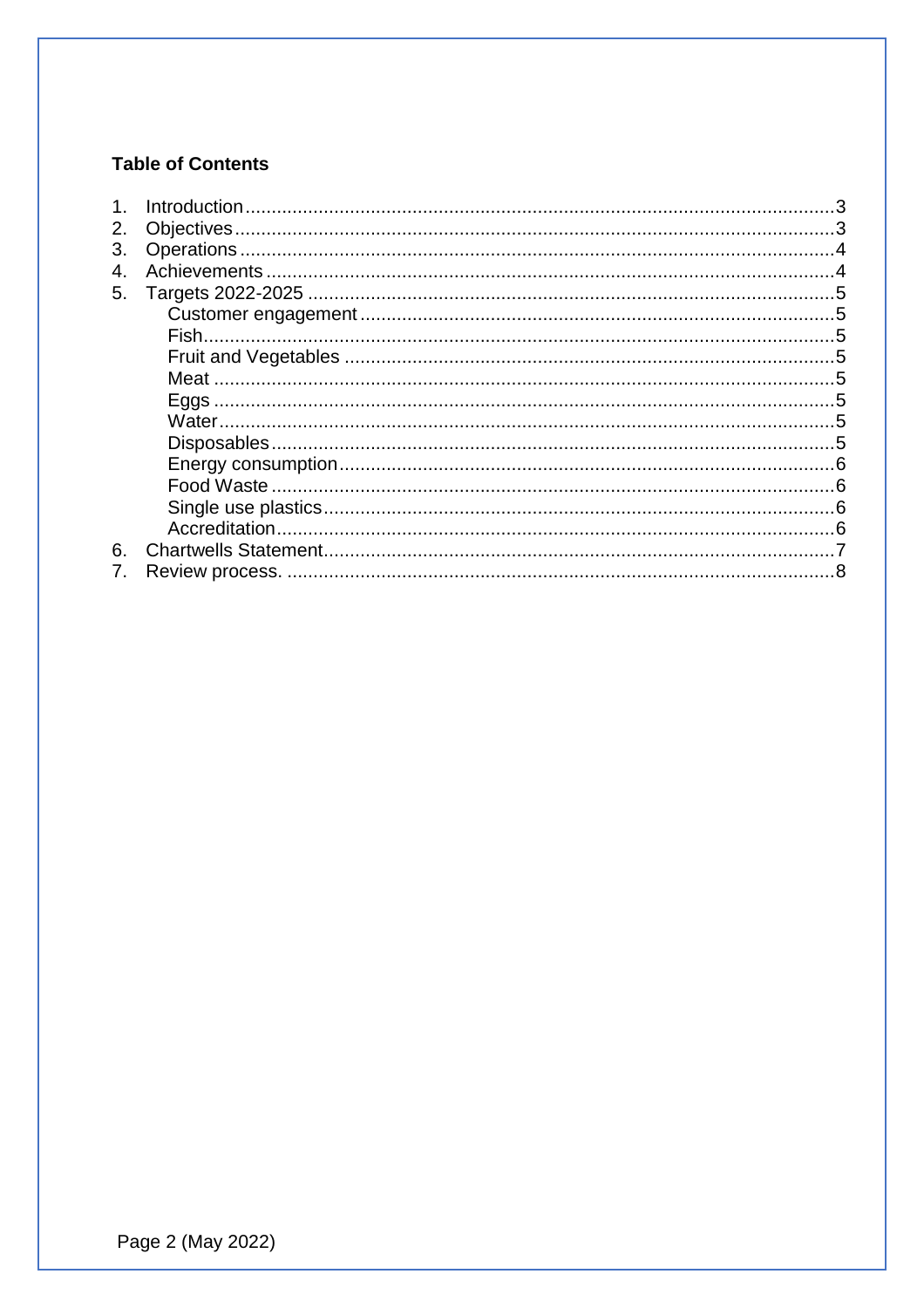### <span id="page-2-0"></span>**1. Introduction**

The catering provision at Brunel University London is currently provided through a partnership arrangement with Chartwells, which is part of the Compass Group UK & Ireland. Chartwells have already developed sustainability criteria within their supply chain including using fish from sustainable sources; using seasonal produce from UK suppliers where possible; promoting the use of food assurance schemes such as 'red tractor' in their supply chain and encouraging healthy lifestyle choices.

The University recognises that it has a responsibility to work with its suppliers, contractors and partners to reduce the negative environmental and social impacts of their products, services and activities. Our commitments to this end are to work with our contractors, suppliers and partners to ensure that catering and vending provisions continues to offer staff, students and visitors' food which is fresh, healthy and sustainable sourced. This includes environmental impact of food production, transport and on-site provision and also ethical considerations on fair treatment of producers, welfare of animals and sustainable sourcing (e.g. over farming of fish).

Considerable progress has been made in this area through our work with our partners and we will continue to ensure that sustainability issues are included within the catering at Brunel University London.

We will also ensure that we raise awareness amongst staff and students about these important issues by clearly communicating our activities in this area through information on social media, University information screens, our catering web pages, menus, special promotions and campaigns.

Progress with this policy will be reported through catering contract meetings as well as through the universities quarterly environmental committee meetings attended by University stakeholders, Students Union and contractors.

### <span id="page-2-1"></span>**2. Objectives**

#### **We aim to:**

- Increase sustainable food offerings in catering outlets and hospitality menus.
- Carry out sufficient monitoring of our sustainability targets and review our aims annually.
- Continually review and address, reduce and replace our single use plastics on campus.
- Continue to address the use and waste streams of disposable cups on campus.
- To continually review & address food wastage created on campus and explore additional reduction methods.
- To use and promote fair trade products where feasibly possible and explore Fair Trade status for Brunel University London.
- Communicate to customers, staff and suppliers our commitment to serving sustainable food.
- To source local food including fresh and pre-prepared items where possible to reduce food miles.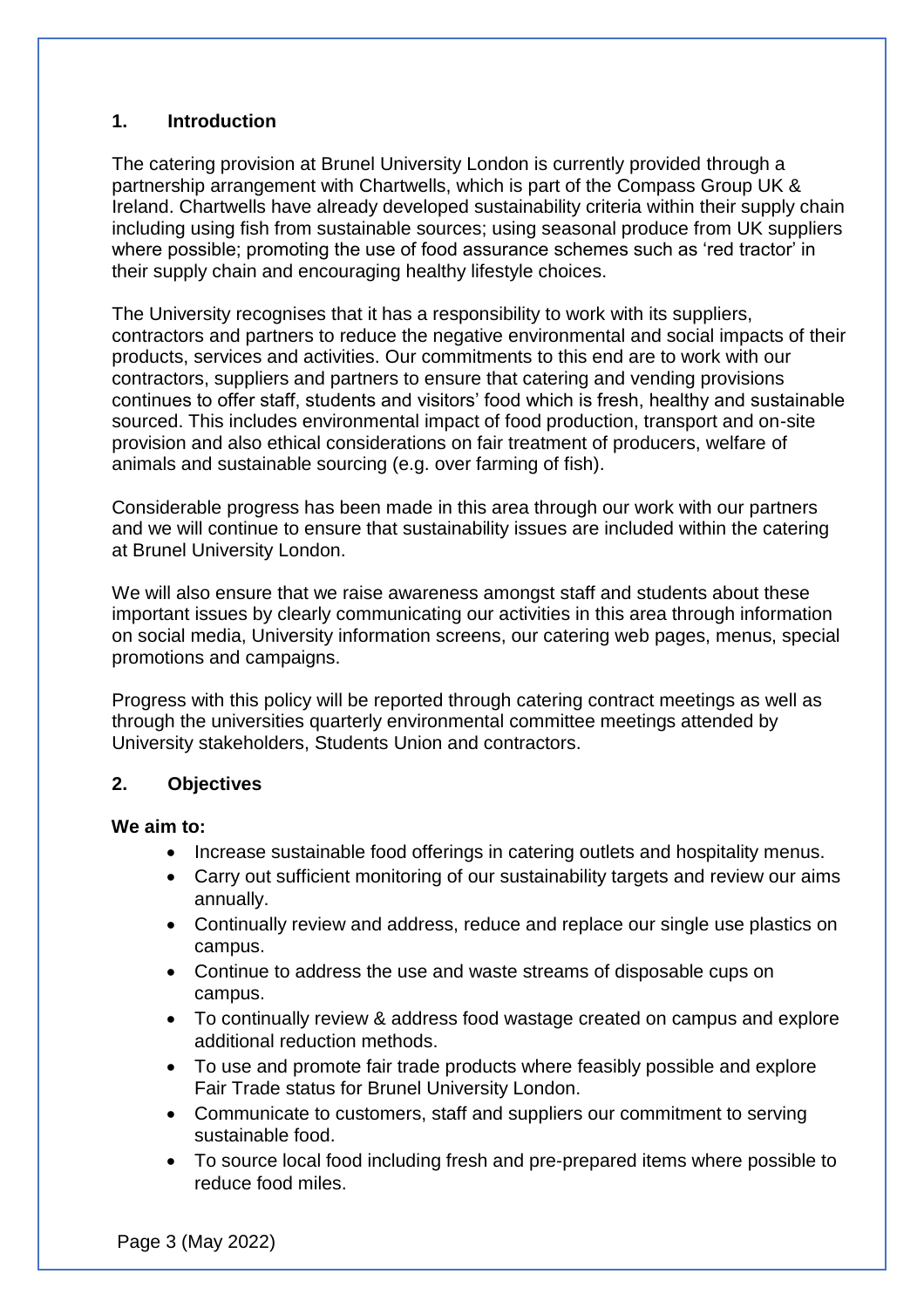• Ensure that sustainability specifications are included in future catering contracts and that sustainability criteria are used in the awarding of the contract, for example ISO14001.

#### <span id="page-3-0"></span>**3. Operations**

### **We commit to:**

- Use only sustainable fish species identified and followed through our MSC accreditation.
- Use meat and dairy that is produced according to high animal welfare standards. To offer, where appropriate, only Red Tractor accredited meat.
- Only use Lion marked British eggs.
- Offer seasonal produce where possible and monitor the use of non‐seasonal produce.
- Communicate clearly when seasonal produce is being served.
- Support environmentally friendly farming, food/drink production and transportation.
- Communicate clearly what menu offerings are available and work towards increasing menu range where appropriate.
- Promote Healthy Eating by centralizing all of our food production, ensuring only fresh ingredients are used, without the use of preservatives, GMO ingredients and ensuring low salt content.
- Continue to reduce our single use plastics on campus, orders of single use plastic items have been stopped.
- Continue to act on our disposable coffee cup processes of reduction and recycle.

### <span id="page-3-1"></span>**4. Achievements**

### **To help meet our aims we have:**

- Developed Key Performance Indicators (KPI's) and evaluation criteria and use them to measure our progress, quality and sustainability.
- Worked with our suppliers to progress the sustainability agenda.
- Enhanced staff, customer and supplier awareness of relevant environmental and social effects of a sustainable diet via promotional guidance, product information and awareness campaigns.
- Examine this Sustainable Food Policy annually, amend targets and communicate findings (including progress and gaps) to customers.
- Compile annual trackers in order to monitor progress.
- Replaced our traditional food service on campus, removed all counter based food service and implemented a dark kitchen preparing all food on campus to order, via digital kiosks, app-based ordering or at counter.
- Achieved 3 Star and 76% audit score with the [Sustainable Restaurant Association](https://thesra.org/) (SRA).
- Increased the overall percentage of Vegan and Vegetarian offers available on campus.
- Reduced our food deliveries on campus to three deliveries a week.
- Launched the use of the Olio food waste sharing App on campus.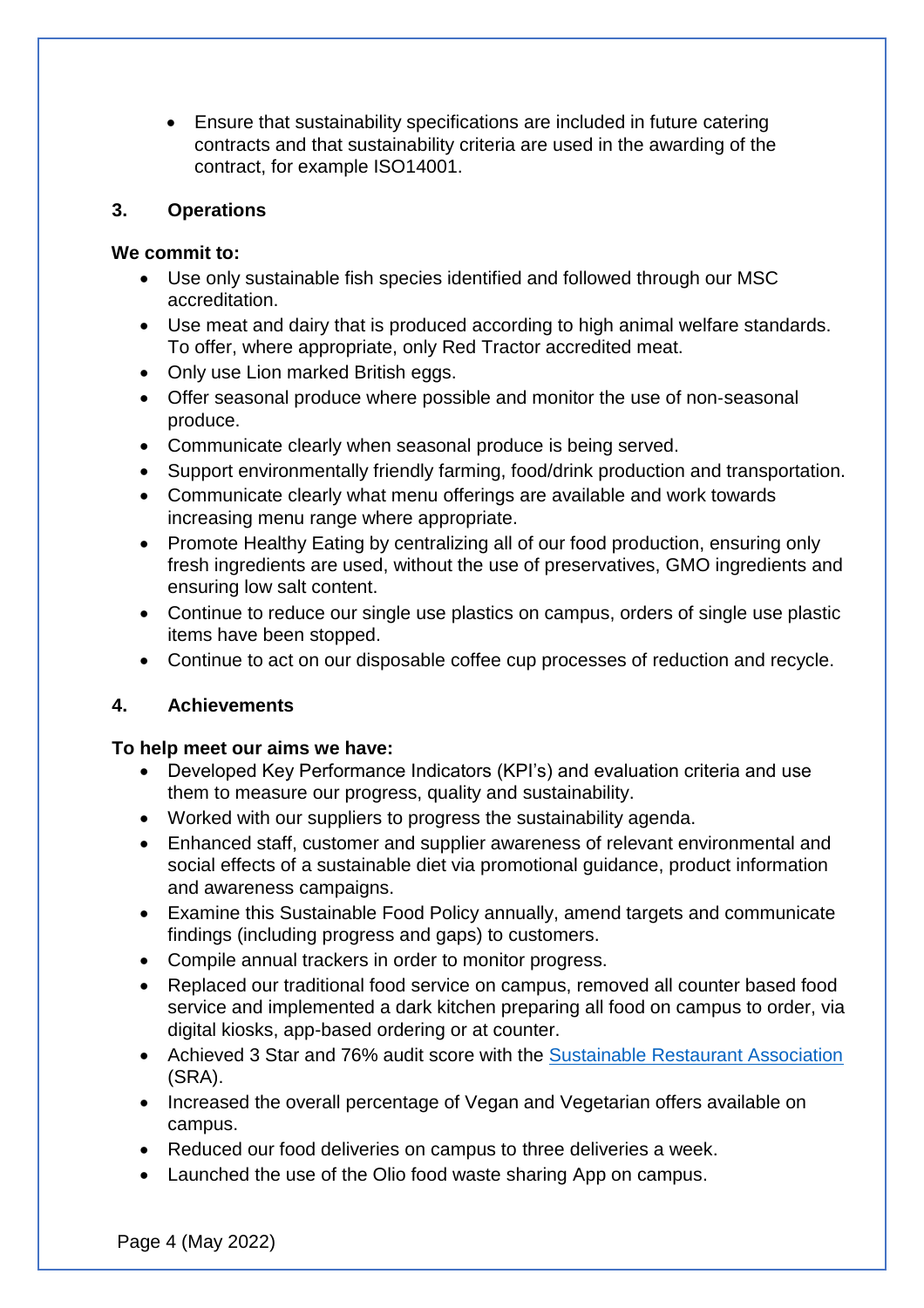• Launched the food waste management software "Winnow" to monitor and track remaining food waste generated.

# <span id="page-4-1"></span><span id="page-4-0"></span>**5. Targets 2022-2025**

# *Customer engagement*

• Proudly promote our sustainable food to customers. Continue to run a series of theme days to do this provisionally called "Well@Brunel".

# <span id="page-4-2"></span>*Fish*

• Chartwells to continue to be MSC accredited and adhere to the guidelines.

# <span id="page-4-3"></span>*Fruit and Vegetables*

- Promote seasonal fruit and vegetables to customers.
- Engage suppliers to measure the amount of seasonal fruit and vegetables used.
- Look to increase the amount of fruit and vegetables used grown from systems that cause least harm to the environment where possible.
- Increase the sales of food from plant origin as an alternative to meat and dairy, focusing on health, wellbeing and the reduced impact to the environment.
- Increase the number of products meeting ethical trading standards such as Fairtrade.
- To introduce "FREE FRUIT" offers in line with Well@Brunel and national awareness campaigns to promote the university's view on healthy and sustainable diets.

# <span id="page-4-4"></span>*Meat*

- Chartwells procurement source Red Tractor accredited meat for this contract with the exception of meat products with a religious requirement
- Purchasing higher welfare meat and dairy, to help combat animal cruelty, protect the environment and promote healthier options to customers.

# <span id="page-4-5"></span>*Eggs*

- Only use free-range shelled eggs.
- Promote the use of free-range eggs at every opportunity.

### <span id="page-4-6"></span>*Water*

- Ensure Tap/Dispensed water is available at every catering outlet.
- Taste Kingdom introduced Life Water at Brunel University and is available in all our outlets. Life Water are an ethics‐driven company based in Hove. They are 100% carbon neutral and have a deep‐seated commitment to the Drop for Drop Water Charity.

# <span id="page-4-7"></span>*Disposables*

• We will continue to review our disposable container range.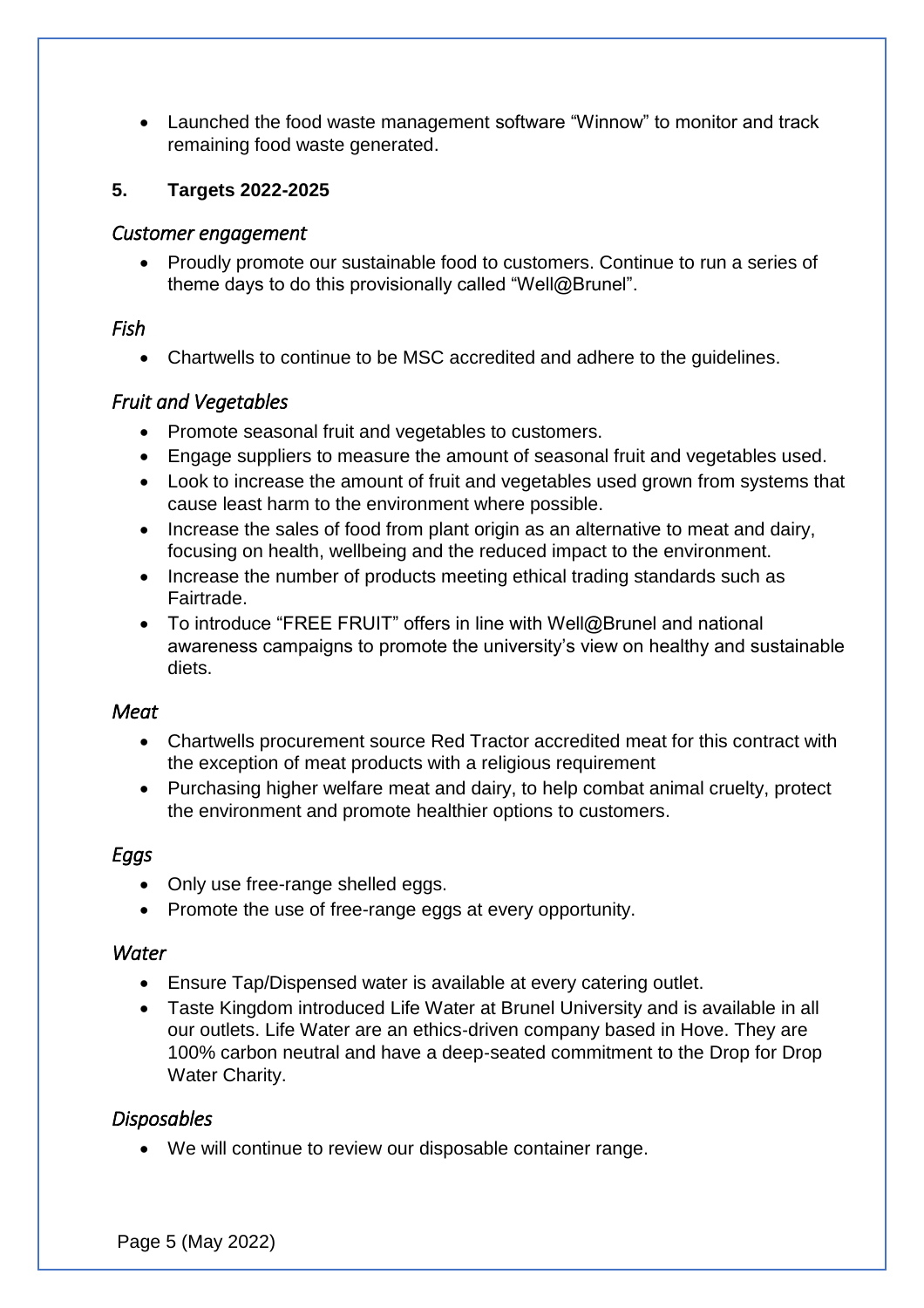- Continue to reduce/not ordering single use plastic items and encourage sustainable materials wherever possible.
- Continue to monitor and review and promote the recycling of coffee cups through the BUL waste streams.

# <span id="page-5-0"></span>*Energy consumption*

- Chartwells to maintain its involvement in the Universities sustainability scheme Green Impact and retain or improve on current accreditation of Bronze.
- Chartwells to maintain its implementation of power saving initiatives and cooking procedures (such as lids on pans when cooking) in order to reduce power use.
- To continue focus on the reduction of deliveries wherever possible.

# <span id="page-5-1"></span>*Food Waste*

- Continue achieving Zero food waste to landfill.
- Continue to include the collection and recycling of Coffee Grounds and investigate and implement alternative uses for coffee grounds, i.e. gardening and recipes.
- Continue to facilitate the collection and recycling of waste oil by the approved contractor "Olleco".
- Chartwells to continue back of house processes to reduce/eliminate over ordering/production of food items/dishes.

# <span id="page-5-2"></span>*Single use plastics*

- No new single use plastic items to be ordered unless stipulated by franchise agreements:
	- o Straws
	- o Stirrers
	- o Cutlery
	- o Food carriers

### <span id="page-5-3"></span>*Accreditation*

<span id="page-5-4"></span>• To review and improve on our rating/accreditation through the Sustainable Restaurant association which would demonstrate our commitment to, but not limited to local/ethical sourcing, healthy eating and responsible marketing, supply chain, waste management, energy efficiency and water saving.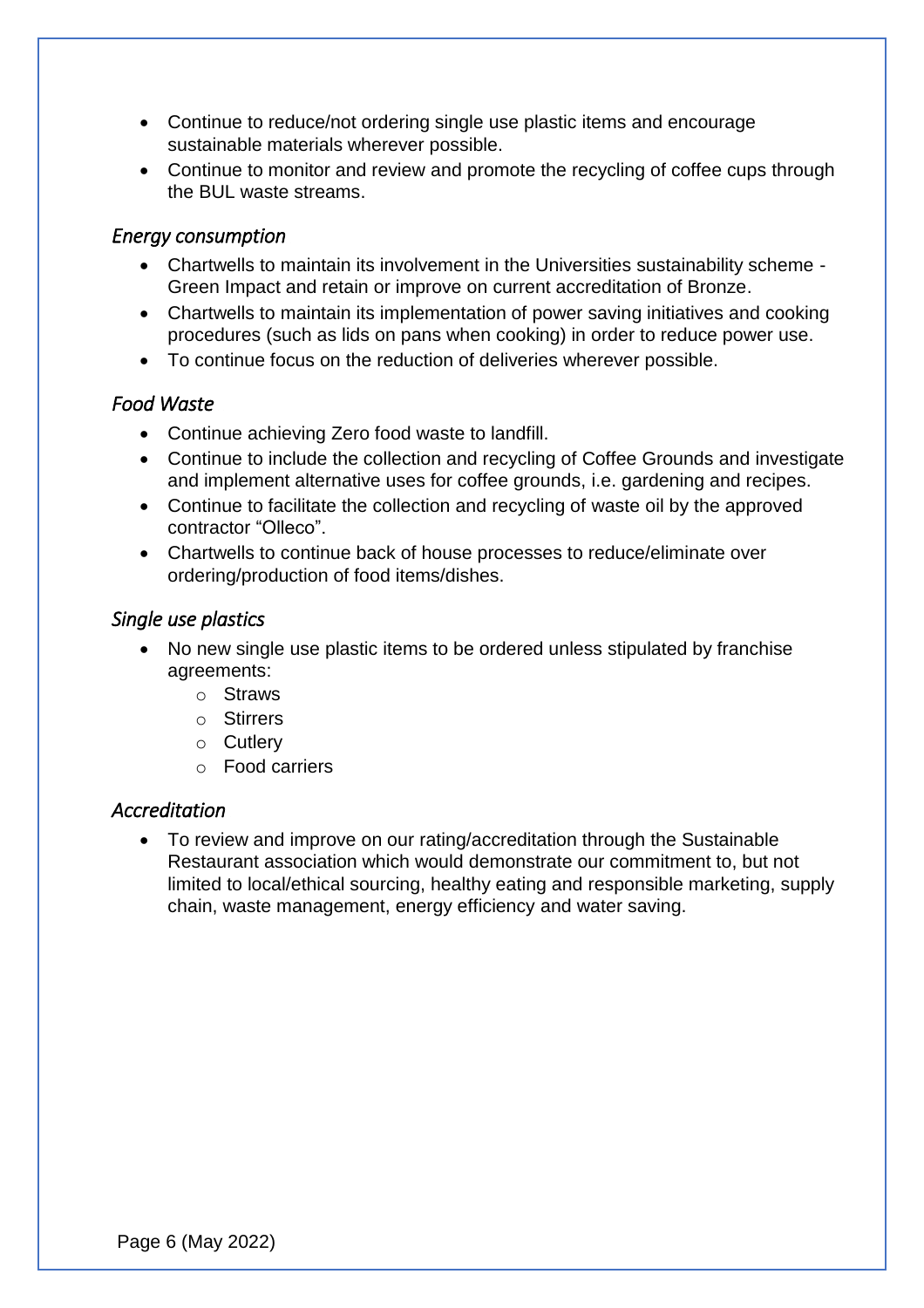### **6. Chartwells Statement**

Our focus is to deliver best value to our customers by managing our supply chain effectively, to ensure quality and to maintain high levels of service. We use our purchasing power to leverage commercial advantage and engage with long term partners that we can rely upon to support our values and objectives. We regularly benchmark and assess the market to ensure we are achieving best value. We are committed to purchasing in an ethical and transparent manner and operate a rigorous approach to selecting suppliers. We expect our suppliers to adhere to our defined Supplier Code of Conduct and require them to take a responsible approach to reducing the environmental effects of the manufacturing processes, packaging waste, carbon emissions and other associated concerns.

Our purchasing department comprises experienced professional buyers who collaborate with chefs, managers, operational teams to ensure that we are innovative in the range of products and services we procure and that these meet core business requirements. This process is actively providing advice and Best Practice guidance.

We source from a variety of local, regional and national suppliers; we support British sources for fresh food when it is commercially viable to do so. In terms of food purchasing, we regard "local" as being within a 50-mile radius of the University. We recognize that it is important that local farming communities are supported and encourage their contribution to our supply chain. Whilst we strive to procure locally we accept that seasonality, availability, and cost of products will require us to import some products.

Our sourcing strategy for fresh products is cantered on a number of principals:

- Strategic partnerships to aid the sourcing of fresh produce and meats from local producers.
- Utilizing regional craft bakers
- Working with co‐operatives where appropriate
- Working with suppliers who operate sustainable sourcing practices such as Red Tractor,
- LEAF, and fishing schemes such as MSC (Marine Stewardship Council).

We encourage sustainable development practices throughout our supply chain and have minimum entry requirements for all core suppliers, as part of our competitive tender process. Fairtrade and organic products, such as tea and coffee, these are readily available. We actively support and engage with Government and regulatory bodies such as the FSA and DEFRA to support initiatives which develop industry best practices.

<span id="page-6-0"></span>For further information please visit [https://www.compass-group.co.uk/responsibility/.](https://www.compass-group.co.uk/responsibility/)